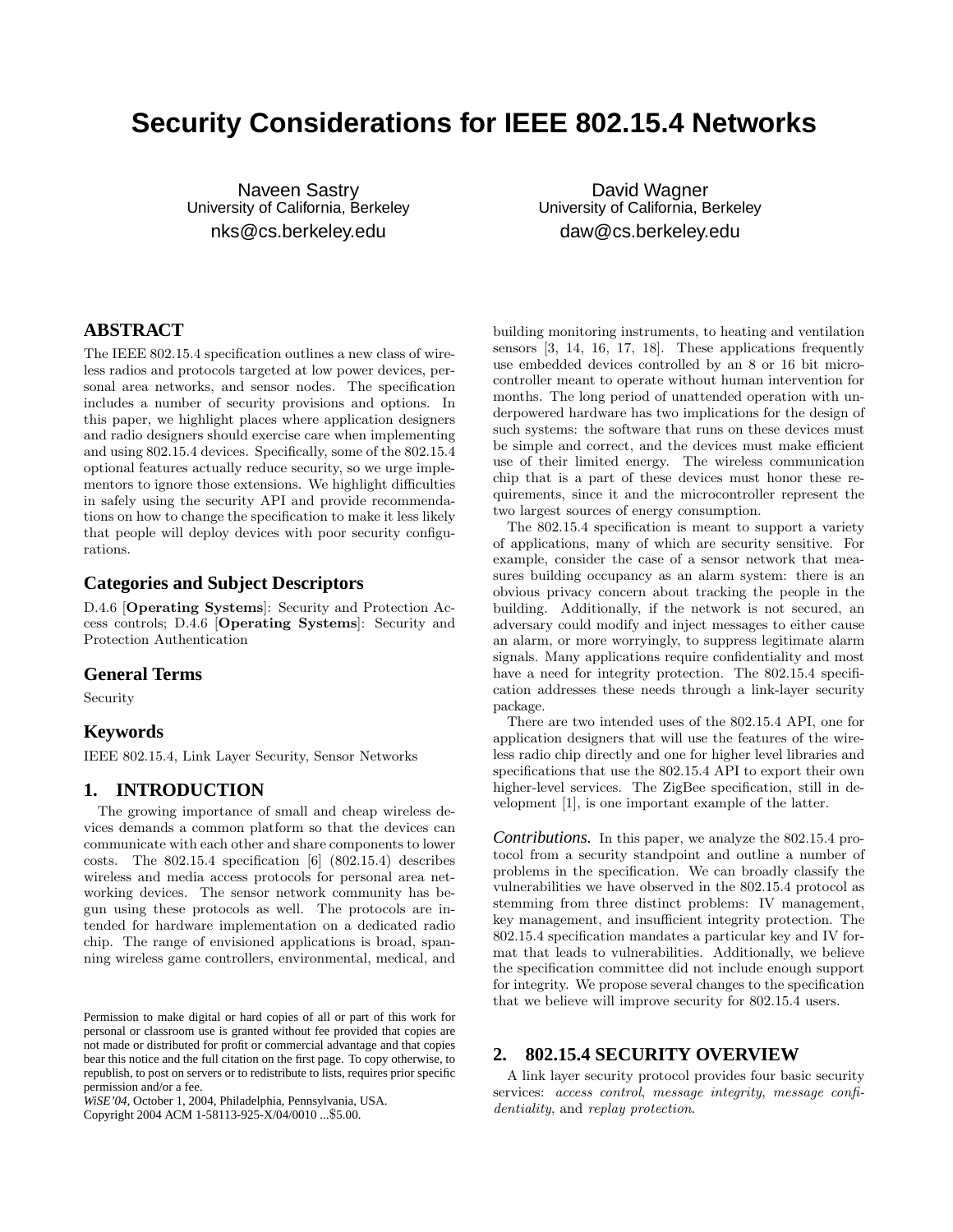*Access control and message integrity.* Access control means the link layer protocol should prevent unauthorized parties from participating in the network. Legitimate nodes should be able to detect messages from unauthorized nodes and reject them. Also, a secure network should provide message integrity protection: if an adversary modifies a message from an authorized sender while the message is in transit, the receiver should be able to detect this tampering. Including a message authentication code  $(MAC)^1$  with each packet provides message authentication and integrity. A MAC can be viewed as a cryptographically secure checksum of a message. Computing it requires authorized senders and receivers to share a secret cryptographic key, and this key is part of the input to the computation. The sender computes the MAC over the packet with the secret key and includes the MAC with the packet. A receiver sharing the same secret key recomputes the MAC and compares it with the MAC in the packet. The receiver accepts the packet if they are equal, and rejects it otherwise. Message authentication codes must be hard to forge without the secret key. Consequently, if an adversary alters a valid message or injects a bogus message, she will not be able to compute the corresponding MAC, and authorized receivers will reject these forged messages.

*Confidentiality.* Confidentiality means keeping information secret from unauthorized parties. It is typically achieved with encryption. Preferably, an encryption scheme should not only prevent message recovery, but also prevent adversaries from learning even partial information about the messages that have been encrypted. This stronger property is known as semantic security [10].

One implication of semantic security is that encrypting the same plaintext two times should give two different ciphertexts. If the encryption process is identical for two invocations on the same message, then semantic security is clearly violated: the resulting ciphertexts are identical. A common technique for achieving semantic security is to use a unique nonce for each invocation of the encryption algorithm. A nonce can be thought of as a side input to the encryption algorithm. The main purpose of a nonce is to add variation to the encryption process when there is little variation in the set of messages. Since the receiver must use the nonce to decrypt messages, the security of most encryption schemes do not rely on nonces being secret. Nonces are typically sent in the clear and are included in the same packet with the encrypted data.

*Replay Protection.* An adversary that eavesdrops on a legitimate message sent between two authorized nodes and replays it at some later time engages in a replay attack. Since the message originated from an authorized sender it will have a valid MAC, so the receiver will accept it again. Replay protection prevents these types of attacks. The sender typically assigns a monotonically increasing sequence number to each packet and the receiver rejects packets with smaller sequence numbers than it has already seen.

## **2.1 Protocol Description**

In this section, we will provide a brief outline of the 802.15.4 security architecture. We will provide more detail as needed when we outline more specific problems.

*802.15.4.* Addressing in 802.15.4 is accomplished via a 64 bit node identifier and a 16-bit network identifier. 802.15.4 supports a few different addressing modes. For example, a 16-bit truncated address may be used in place of the full 64 bit node identifier in certain cases. This allows the sizes of the source and destination addresses to vary between 0 and 10 bytes depending on whether truncated or full addresses are used, and whether or not the node sends to the broadcast address. For our purposes, it is sufficient to only consider the 64-bit node identifier as the address. We urge the interested reader to see the specification for complete details.

There are two important packet types that are relevant to the security of 802.15.4: data packets and acknowledgment packets. A data packet, seen in Figure 1(a), has variable length and is used by a node to send a message to a single node or to broadcast a message to multiple nodes. Each data packet has a flags field that indicates the packet type, whether security is enabled or not, the addressing modes that are in use, and whether the sender requests an acknowledgment. A 1 byte sequence number serves to identify the packet number for acknowledgments. The packet optionally includes source and destination addresses. As noted above, each field is variably sized between 0 and 10 bytes. The data payload field comes after the addressing fields. It is less than 102 bytes. Finally, a 2 byte CRC checksum field protects the packet against transmission errors.

The acknowledgment packet, as depicted in Figure 1(b), is sent by the recipient only if the corresponding data packet was not sent to a broadcast address and the sender requested an acknowledgment. Its format is simple: a 2 byte flags field similar to the one in the data packet, the 1 byte sequence number from the packet that it is acknowledging, and a 2 byte CRC. There is no addressing information in the acknowledgment packet.

*Security.* The 802.15.4 security layer is handled at the media access control layer, below application control. The application specifies its security requirements by setting the appropriate control parameters into the radio stack. If an application does not set any parameters, then security is not enabled by default. An application must explicitly enable security, as we detail below. The specification defines four packet types: beacon packets, data packets, acknowledgments packets, and control packets for the media access control layer. The specification does not support security for acknowledgement packets; other packet types can optionally support integrity protection and confidentiality protection for the packet's data field.

An application has a choice of *security suites* that control the type of security protection that is provided for the transmitted data. Each security suite offers a different set of security properties and guarantees, and ultimately different packet formats. The 802.15.4 specification defines eight different security suites, outlined in Table 1. We can broadly classify the suites by the properties that they offer: no security, encryption only (AES-CTR), authentication only (AES-CBC-MAC), and encryption and authentication (AES-CCM). Each category that supports authentication comes in three variants depending on the size of the

<sup>&</sup>lt;sup>1</sup>The 802.15.4 specification refers to the message authentication code as a message integrity code (MIC) to differentiate it from media access control. In this paper, we follow the cryptographic convention of referring to the integrity code as a MAC, and we do not abbreviate media access control.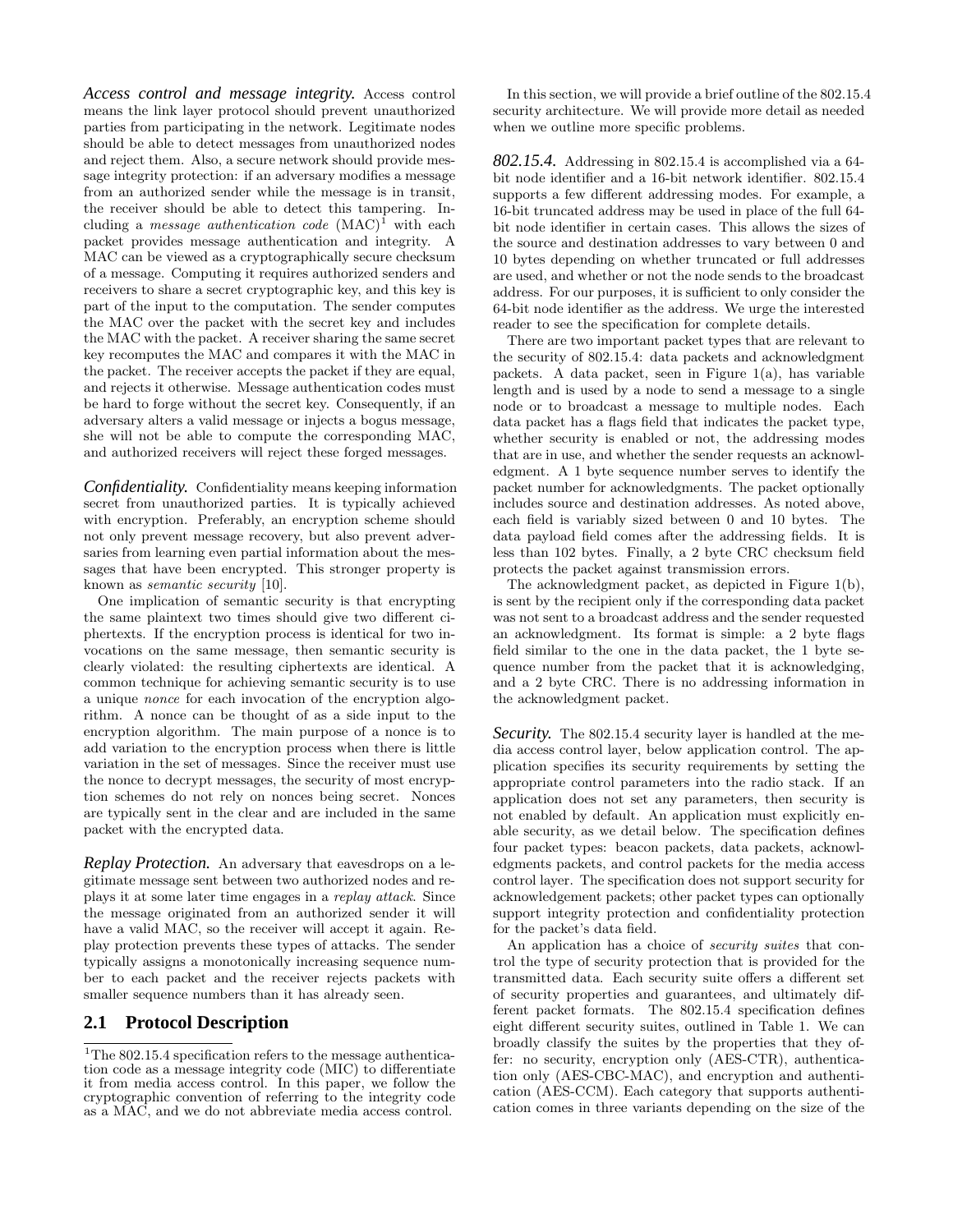| 1 byte                           | 2 bytes | 1 byte           | $0/2/4/10$ bytes | $0/2/4/10$ bytes | variable     | 2 bytes |  |
|----------------------------------|---------|------------------|------------------|------------------|--------------|---------|--|
| Len.                             | Flags   | Seq.<br>$\rm No$ | Dest. Address    | Source Address   | Data payload | CRC     |  |
| (a) Data packet format           |         |                  |                  |                  |              |         |  |
| 1 byte                           | 2 bytes | 1 byte           | 2 bytes          |                  |              |         |  |
| Len.                             | Flags   | Seq.<br>No       | $_{\rm CRC}$     |                  |              |         |  |
| (b) Acknowledgment packet format |         |                  |                  |                  |              |         |  |





Figure 2: The formatting of the data field (see Figure 1(a)) for the three main security suites. When included, the MAC protects the packet headers as well as data contents.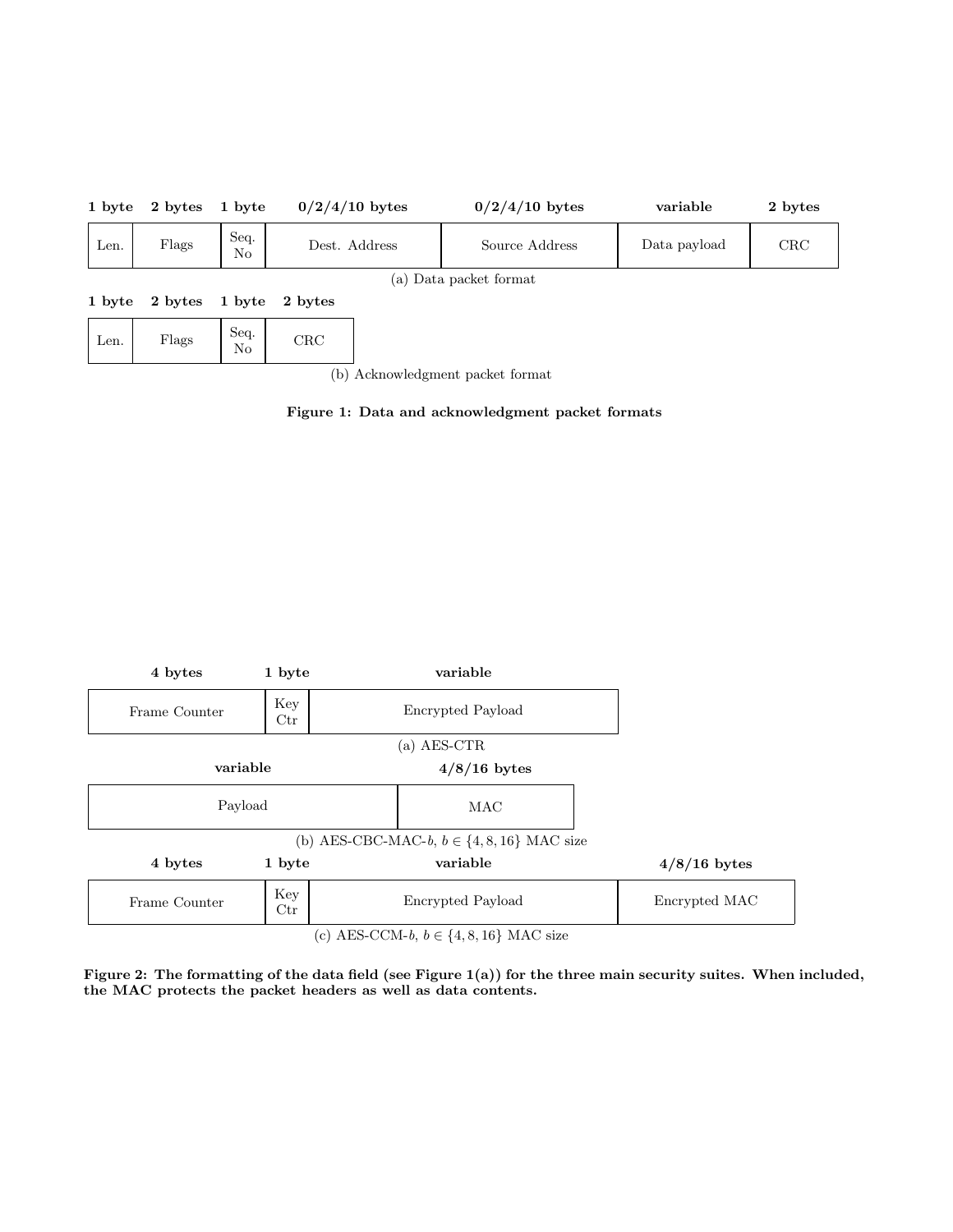| Name            | Description                 |
|-----------------|-----------------------------|
| Null            | No security                 |
| AES-CTR         | Encryption only, CTR Mode   |
| AES-CBC-MAC-128 | 128 bit MAC                 |
| AES-CBC-MAC-64  | 64 bit MAC                  |
| AES-CBC-MAC-32  | 32 bit MAC                  |
| AES-CCM-128     | Encryption $\&$ 128 bit MAC |
| AES-CCM-64      | Encryption $\& 64$ bit MAC  |
| AES-CCM-32      | Encryption $\&$ 32 bit MAC  |

Table 1: Security suites supported by 802.15.4 (see Table 75 from the 802.15.4 specification). The specification mandates that implementations must support the AES-CCM-64 and Null suites while the other suites are optional (§7.6).

| Address   Security Suite   Key   Last IV   Replay Ctr |  |  |
|-------------------------------------------------------|--|--|
|                                                       |  |  |

Figure 3: Format of an ACL entry. The destination address of an outgoing packet is matched with the address field in an ACL entry. The packet is then processed using the indicated security suite with the key and IV listed in the ACL entry. For incoming packets, the source address is matched with the address field in the ACL entry. Cryptographic operations use the key from the ACL entry and the replay counter field acts as a high water mark if replay detection is enabled.

MAC that it offers. Each variant is considered a different security suite and has its own name. The MAC can be either 4, 8, or 16 bytes long. The longer the MAC the lower the chance that an adversary has to blind forgery by guessing an appropriate code. For example, with an 8 byte MAC, an adversary has a  $2^{-64}$  chance of forging the MAC. The tradeoff is a larger packet size for increased protection against authenticity attacks. Additionally, for each suite that offers encryption, the recipient can optionally enable replay protection. Radio designers do not have to implement all of the suites. The specification only requires that radio chips provide support for the Null suite and the AES-CCM-64 suite.

An application indicates its choice of security suites based on source and destination addresses. 802.15.4 radio chips have an *access control list* (ACL) that controls what security suite and keying information to use. Compliant devices may support up to 255 ACL entries. Each entry contains an 802.15.4 address, a security suite identifier, and security material, as shown in Figure 3. The security material is persistent state necessary to execute the security suite. It consists of the cryptographic key and, for suites that provide encryption, the nonce state that must be preserved across different packet encryption invocations. When replay protection is invoked, the security material also includes a high water mark of the most recently received packet's identifier.

As a part of the interface for sending packets, the application must specify a boolean indicating whether security is enabled. If no security is requested, the packet is sent out as is. If security is enabled, the media access control layer looks up the destination address in its ACL table. If there is a match ACL entry, the security suite, key, and nonce specified in that ACL entry are used to encrypt and/or authenticate the outgoing packet, and the flags field on outgoing packet is set accordingly. If the destination address is not listed in the ACL table, a default ACL entry is used instead; the default ACL entry is similar to the other ACL entries except that it matches all destination addresses. If the default ACL entry is empty and the application has requested security, the media access control layer returns an error code.

On packet reception, the media access control layer consults the flags field in the packet to determine if any security suites have been applied to that packet. If no security was used, the packet is passed as is to the application. Otherwise, the media access control layer uses a similar process to find the appropriate ACL entry, this time based on the sender's address. It then applies the appropriate security suite, key, and replay counter to the incoming packet, presenting the application with an error message if no appropriate ACL entry could be located.

We will now provide more detail about the categories of security suites:

- Null: This is the simplest security suite. Its inclusion is mandatory in all radio chips. It does not have any security material and operates as the identity function. It does not provide any security guarantees.
- AES-CTR: This suite provides confidentiality protection using the AES block cipher [15] with counter mode. To encrypt data under counter mode, the sender breaks the cleartext packet into 16-byte blocks  $p_1, \ldots, p_n$ and computes  $c_i = p_i \oplus E_k(x_i)$ . Each 16-byte block uses its own varying counter, which we call  $x_1$ . The recipient recovers the original plaintext by computing  $p_i = c_i \oplus E_k(x_i)$ . Clearly, the recipient needs the counter value  $x_i$  in order to reconstruct  $p_i$ . The  $x_i$ counter, known as a *nonce* or  $IV$ , is composed of a static flags field, the sender's address, and 3 separate counters: a 4 byte frame counter that identifies the packet, a 1 byte key counter field, and a 2 byte block counter that numbers the 16 byte blocks within the packet as shown in Figure 4. The frame counter is maintained by the hardware radio. The sender increments it after encrypting each packet. When it reaches its maximum value, the radio returns an error code and no further encryptions are possible. The key counter is a one byte counter under the application's control. It can be incremented if the frame counter ever reaches its maximum value. The requirement is that the nonce must never repeat within the lifetime of any single key, and the role of the frame and key counters is to prevent nonce reuse. The 2 byte block counter ensures that each block will use a different nonce value; the sender does not need to include it with the packet, since the receiver can infer its value for each block.

In summary, the sender includes the frame counter, key counter, and encrypted payload into the data payload field of the packet, as in Figure 2(a).

• AES-CBC-MAC: This suite provides integrity protection using CBC-MAC [11]. The sender can compute either a 4, 8, or 16 byte MAC using the CBC-MAC algorithm, leading to three different AES-CBC-MAC variants. The MAC can only be computed by parties with the symmetric key. The MAC protects packet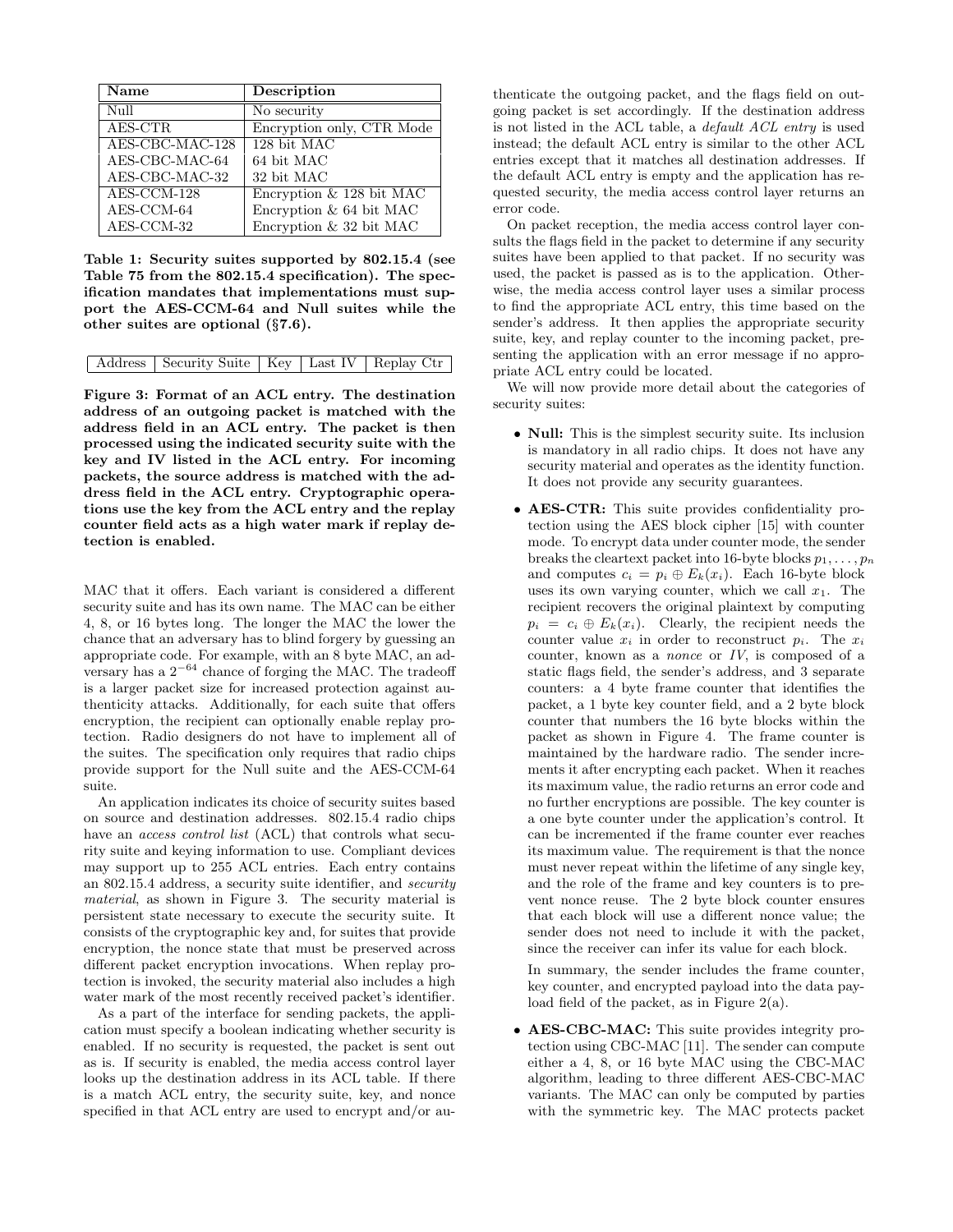| 1 byte | 8 bytes        | 4 bytes   |                     | 1 byte 2 bytes |
|--------|----------------|-----------|---------------------|----------------|
| Flags  | Source address | Frame Ctr | Key<br>$_{\rm Ctr}$ | Block Ctr      |

Figure 4: The format of the input  $(x_i)$  to the block cipher for the AES-CTR and AES-CCM suites. The flags field is a constant for AES-CTR mode; its value is prescribed by the CCM specification for AES-CCM.

headers as well as the data payload. The sender appends the plaintext data with the MAC, as in Figure 2(b). The recipient verifies the MAC by computing the MAC and comparing it with the value included in the packet.

• AES-CCM: This security suite uses CCM mode for encryption and authentication [19]. Broadly, it first applies integrity protection over the header and data payload using CBC-MAC and then encrypts the data payload and MAC using AES-CTR mode. As such, AES-CCM includes the fields from both the authentication and encryption operations: a MAC, and the frame and key counters. These fields serve the same function as above. Just as AES-CBC-MAC has three variants depending on the MAC size, AES-CCM also has three variants. We show its packet format in Figure  $2(c)$ .

A receiver can optionally enable replay protection when using a security suite that provides confidentiality protection. This includes AES-CTR and all of the AES-CCM variants. The recipients use the frame and key counter as a 5 byte value, the replay counter, with the key counter occupying the most significant byte of this value. The recipient compares the replay counter from the incoming packet to the highest value seen, as stored in the ACL entry. If the incoming packet has a larger replay counter than the stored one, then the packet is accepted and the new replay counter is saved. If, however, the incoming packet has a smaller value, the packet is rejected and the application is notified of the rejection. We refer to this counter as the replay counter, even though it is the same counter as the nonce. It serves a logically different purpose from the nonce, which is used for confidentiality. The replay counter is not exposed to the application to use.

# **2.2 Keying Models**

Symmetric cryptography relies on both endpoints using the same key when communicating securely. In a group of nodes, the keying model governs what key a node uses to communicate with another node. The keying model that is most appropriate for an application depends on the threat model that an application faces and what types of resources it is willing to expend for key management. For example, in the network shared key model, every node uses the same key for communicating with every other node. Each node only needs to keep track of a single key, which eases the management problems. In this section, we define a set of common keying models. In Section 3, we discuss the problems with the 802.15.4 architecture in supporting these different keying models.

We present a few of the more common keying models that are appropriate for sensor networks:

• Network shared keying: With a single networkwide shared key, each node in the system possesses the same key and uses it to communicate with all other nodes. Key management becomes trivial with this approach since all communication uses the same key. Additionally, the memory requirements are minimal. Applications can therefore use the network shared key with little effort.

However, the management simplicity comes at the cost of a vulnerability to insider attacks. It is more vulnerable than other keying models to a single key compromise, as happens when an adversary compromises a single node. An adversary can use the compromised node to undermine the security guarantees of the entire network. The single node can break the confidentiality of any message sent in the system and forge messages claiming to originate from any node. If we expect nodes to be occasionally compromised or captured, network shared keying will be less attractive.

• Pairwise keying: Pairwise keying tolerates node compromise by limiting the scope of every key. With pairwise keying, each pair of nodes share a different key. Thus, a node compromise only affects past and future messages sent to or from that node; other traffic is unaffected. This provides better security than network shared keying.

The greater robustness against node compromise does come at a cost, particularly in the overhead for key management. If a node communicates with many other nodes, it must store many keys and select the appropriate one when communicating. On devices with minimal resources, the storage costs can be prohibitive.

- Group keying: Group keys are a compromise between network shared keys and pairwise keys. A single key is shared among a set of nodes and is used on all links between any two nodes in that group. The partition into groups may be made based on location, network topology, or similarity of function. The advantage of group keying is that it provides an intermediate tradeoff between network shared keying and pairwise keying, with partial resistance to node compromise at a lower cost than pairwise keying.
- Hybrid approaches: Some systems may use a combination of the above keying models simultaneously in the same application. For example, we might use pairwise keying for all links between a node and a base station and use a network shared key for all other links.

# **2.3 Implementations**

We are not aware of any wireless chip that fully supports the security operations detailed in the 802.15.4 standard in hardware. The Atmel Z-Link transceiver [7] and Motorola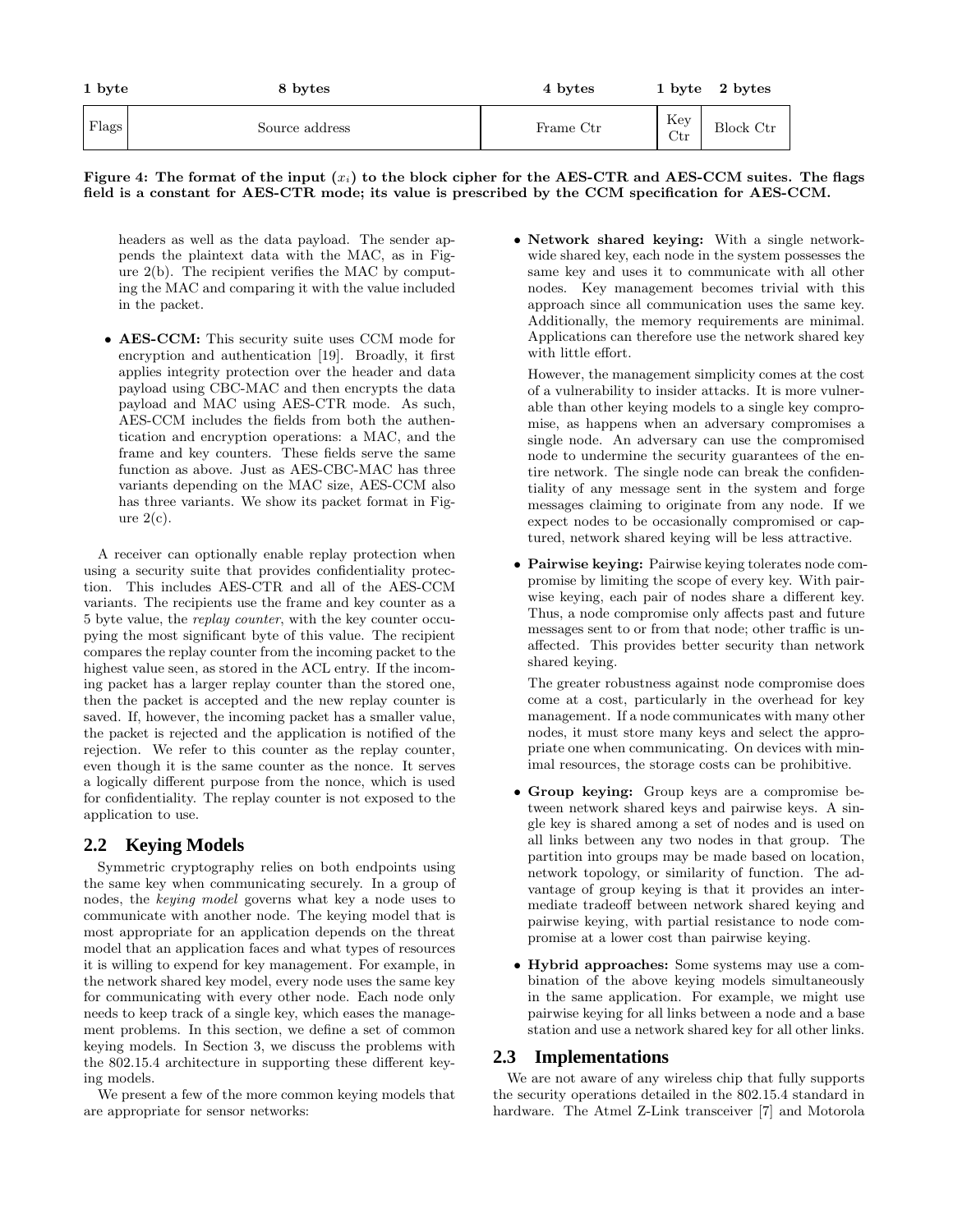MC13192 [9] support the 802.15.4 PHY standard that governs radio packet formats and frequencies, but not the entire media access control portion of the standard. One would have to implement the security operations on the microcontroller in order to interact with 802.15.4 devices that use security. The Chipcon CC2420 does have hardware support for the cryptographic primitives that allows for seamless operation with 802.15.4 devices that follow the specification. However, as we detail in Section 3.2.3, they do not adhere to the interface outlined in the 802.15.4 specification, so they do not support multiple keys well.

We believe that hardware implementations of the standard are valuable in order to simplify the application writer's job. Handling the cryptographic operations in hardware frees the microcontroller from the real time demands required to decrypt and encrypt the packets.

## **3. PROBLEMS**

We have found several vulnerabilities and pitfalls in 802.15.4. They fall into three categories: IV management, key management, and integrity protection. Each represents danger zones for application developers, where it is easy to use 802.15.4 in a way that provides less security than one might expect. In some cases, there are easy workarounds that developers can employ today; others can only be fixed with substantial changes to the specification.

# **3.1 IV Management Problems**

#### *3.1.1 Same Key in Multiple ACL Entries*

As noted, there are up to 255 ACL entries used to store different keys and their associated nonce. The sender chooses the appropriate ACL entry based on the destination address.

However, there is a vulnerability if the same key is used in two different ACL entries. In that case, it is highly likely that the sender will accidentally reuse the nonce. For example, suppose a sender uses the AES-CCM-64 security suite with the same key k for recipient  $r_1$  and recipient  $r_2$  and initializes the frame and key counters to 0x0 for both recipients. If the sender transmits message  $m_1$  with data 0xAA00 to  $r_1$  and then message  $m_2$  with data 0x00BB to  $r_2$ , the sender will end up reusing the same nonce (frame counter of 0x0 and key counter of 0x0). This is because each recipient has their own ACL entry with independent nonce state. Because AES-CCM uses CTR mode, which acts like a stream cipher, an adversary can easily recover the xor of the plaintexts by computing the xor of the two ciphertexts, in this case 0xAABB, completely breaking the confidentiality property 2 .

There are a number of ways that two separate recipients might end up with the same key in two separate ACL entries:

- Coarse grained ACL control. As we note in Section 3.2.1, group keys are not well supported. An application designer may be tempted to implement group keying by creating two separate ACL entries sharing the same key. This will appear to work but it will not be secure.
- Race conditions in routing change protocols. Suppose that a node uses key  $k_1$  to secure communications to

any parent node in the routing tree and key  $k_2$  to secure all other communications. Key  $k_2$  will be listed as the default ACL entry, with a separate ACL entry specifying address  $p$  and key  $k_1$ . If the application decides to switch parents from  $p$  to  $p'$  by adding an ACL entry for  $p'$  before removing  $p$ 's entry, there is a race condition where the same key is active in the ACL list at the same time.

We believe nonce reuse will likely occur if an application ever sets up the same key in two different ACL entries. In such cases, confidentiality will be violated, though integrity is unaffected. The problem is that this error can occur all too easily if application programmers are not vigilant.

We should point out that a sender can safely send two messages to two different recipients using the same key as long as it carefully manages the nonce state. The easiest method is to use a single ACL entry. The sender can then send the first message, change the destination in the ACL entry, and then send the second message. The general principle to prevent nonce reuse is that the nonce state should never be separated from the key.

#### *3.1.2 Loss of ACL State Due to Power Interruptions*

We expect that many 802.15.4 devices will be battery or solar powered. Radio chip designers must ensure that the ACL state is properly maintained even during power interruptions and low-power operation.

*Power Failure.* Consider what happens if the ACL state is lost when the node encounters a power failure. If no special precautions are taken, the node will emerge with a cleared ACL table when power is restored. Presumably, the node's software can then repopulate the ACL table with the appropriate keys. However, it is not clear what to do about the nonce states. If all nonces are reset to a known value, such as 0, nonces will be reused, compromising security.

Application designers can avoid nonce reuse in a number of ways if they can detect the power disruption. Firstly, nodes can establish new keys after a power disruption, so that they don't reuse the same nonce twice with the same key. Alternatively, they can always store the key counter in indelible flash memory, incrementing it after sending each packet. However, since storing values in flash memory is slow and energy inefficient, application designers can amortize the cost of writing to the flash by "leasing" a block of counter values and storing the lease in flash memory. They can acquire a new block of counter values when they run out of values and store the lease information in the flash memory. After a reboot, they can invalidate all counter values up to or including the lease currently in flash and acquire the next block of values.

This is a dangerous pitfall: applications not designed with power failures in mind can easily end up with a product that appears to work but actually fails to secure communications against eavesdroppers. Application designers must take this into account in order to design nodes that are secure across power interruptions.

*Low Powered Operation.* A related problem to power failure is how to preserve the nonce state if the node goes into low powered operation. In order to extend the battery's lifetime, the devices must engage in some kind of duty cycling

<sup>&</sup>lt;sup>2</sup>Recall that the ciphertext for a message is  $m \oplus E_k(x_1)$ . So when the same counter is used for both messages, the xor of the ciphertexts will be  $[m_1 \oplus E_k(x_1)] \oplus [m_2 \oplus E_k(x_1)] =$  $m_1 \oplus m_2$ , where  $x_1$  is the nonce.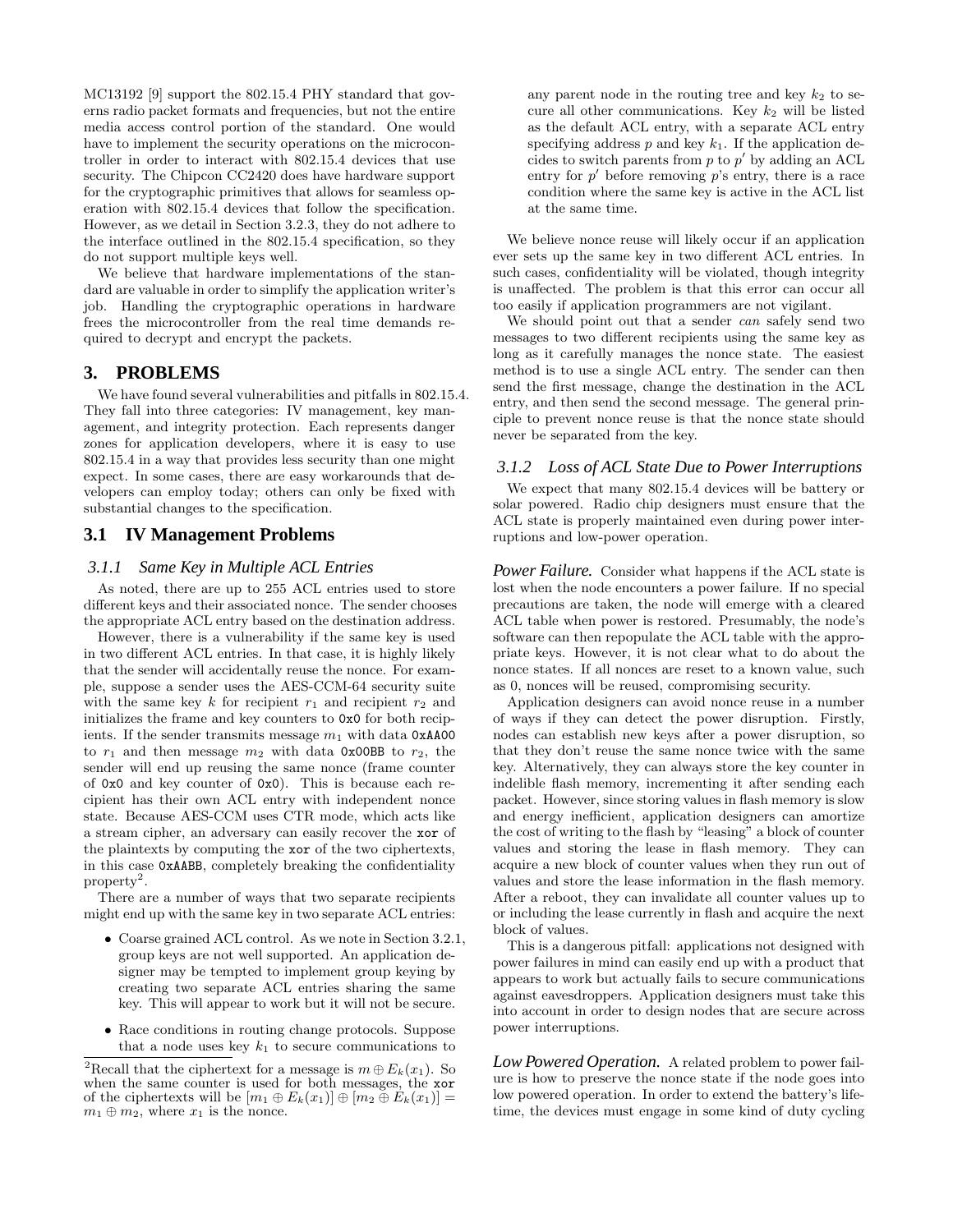whereby parts of the device are on for only a small fraction of the time. Since an 802.15.4 radio can consume 19.7 mA at 1.8V [8] just to receive an incoming packet, keeping the radio chip in a lower power mode can greatly increase the device's power consumption efficiency. If it emerges from its lowpowered state with a cleared ACL, it will again reuse nonce values and break confidentiality. Maintaining the nonce through low powered operation is easier to solve since the radio chip knows when it will enter and leave low-powered mode; since this can occur frequently, the radio chip must use efficient mechanisms. Unfortunately, the specification does not address the issue of what happens to the wireless chip in a low-power state.

Saving and restoring nonce state in software is a reasonable fix. However, this solution is not cheap: each ACL entry has at least 10 bytes of state that needs to be stored (5 bytes for the inbound replay counter and 5 bytes for the outbound nonce that it uses for that key). With 255 ACL entries, this is more than 2 kilobytes of state, imposing significant memory and computational overheads. Another alternative, maintaining power to the ACL's RAM so that the the ACL contents is not lost during low-powered operation is workable; the downside is an increased power consumption in low powered operation.

## **3.2 Key Management Problems**

The second class of problems results from inadequate support in the ACL table for many keying models.

#### *3.2.1 No Support for Group Keying*

Supporting group keying under 802.15.4 is unwieldy. For example, suppose that nodes  $n_1, \ldots, n_5$  wish to communicate amongst themselves using key  $k_1$ , while nodes  $n_6, \ldots n_9$ use key  $k_2$ . Because each ACL entry can only be associated to a single destination address (§7.5.8.1), there is no good way to support this desired model.

One tempting approach is to create five ACL entries, one for each of nodes  $n_1, \ldots, n_5$ , all mentioning the same key  $k_1$ . This requires that the 802.15.4 radio's ACL table be large enough to hold all these entries. More seriously, as we saw in Section 3.1.1, this approach poses unacceptable security risks: because each entry stores a nonce separately, we are likely to encounter nonce reuse, exposing plaintext. Consequently, we discard this approach as simply too dangerous.

Another tempting approach is to create a single ACL entry for key  $k_1$ . Before sending to node  $n_1$ , the destination address associated with that ACL entry could be changed to mention  $n_1$ . If the application later wants to send a message to  $n_2$  using the same key, it must switch the destination address associated with that the ACL entry. In general, the destination address must be modified every time a packet is sent. This makes packet transmission cumbersome. The real problem, though, is on the receiving side. If the receiver performs the same address switching trick, the receiver will need to ensure it has an ACL entry for the sender before the message from that sender ever arrives. The receiver therefore must always be able to predict which node from the group will next send it a message, so that the ACL entry can be set up appropriately. Except in special cases (such as restricted communication patterns), this is likely to pose too many constraints to be workable.

In short, there appears to be no simple way to use group keying securely in 802.15.4 networks. We hypothesize that many, if not all, of those who naively attempt to use group keying in 802.15.4 will end up with configurations that appear to be functional but actually compromise security. This is a shame, for group keying is very natural for many problems.

#### *3.2.2 Network Shared Keying Incompatible with Replay Protection*

When using a single network-wide shared key, there is no way to protect against replay attacks. To use the network shared key model, an application must use the default ACL entry, since as we saw in Section 3.2.1, the other ACL entries are not useful for group communication. Recall that the default ACL entry will be used when there is no matching ACL entry.

Now, suppose that the network shared key is loaded into the default ACL and node  $s_1$  sends 100 messages using replay counters  $0 \ldots 99$ . The recipient gets these packets and would like to perform replay protection. It must keep a high water mark of the largest replay counters it has seen so far. According to the specification (§7.6.2.3.2 and §7.6.3.3.2), the receiver updates the replay counter associated with the default ACL as each packet arrives. Now, if sender  $s_2$  sends a message with its replay counter starting at 0, the recipient will reject the message since it will only accept messages with replay counters greater than 99. Therefore, for the recipient to use replay protection with the shared key model, the senders must coordinate their use of replay counter space. This is not feasible when there are more than a handful of members in a group, precluding the use of replay protection with the shared network key.

#### *3.2.3 Pairwise Keying Inadequately Supported*

We also note that the specification could include stronger support for pairwise communication. The specification allows a 802.15.4 radio to have up to 255 ACL entries, but it does not specify a required minimum number of ACL entries. In particular, compliant radio chips need not have more than one or two ACL entries. As an example, the Chipcon CC2420, has support for only two keys<sup>3</sup> [8]. As detailed in Section 3.2.1, an ACL entry cannot be safely shared among a group of multiple nodes. This means that in a pairwise keying model, a radio chip with support for n ACL entries will limit us to networks containing at most about  $n$  nodes. This poses a significant limit to scalability, and it means that pairwise keying will only be feasible on radio chips with support for a large number of ACL entries. To support pairwise keying, we submit that it may make sense to revise the specification to mandate a reasonable minimum number of ACL entries.

#### *3.2.4 Discussion*

The source of these difficulties is partly a result of confusing the role of a nonce and a replay counter. The nonce sent in outgoing packets serves two purposes: it provides a nonrepeating value that protects confidentiality; and, it provides

<sup>3</sup> Instead of a default ACL entry and ACL list, the CC2420 actually has two ACL entries, named key 0 and key 1. The ACL entries do not have an address associated with them, as the specification requires. Instead, there are two registers specifying which key is to be used for transmission and reception, respectively. They have similar properties to the default ACL, so the CC2420 can only effectively support one group at a time. It does not support pairwise keying well.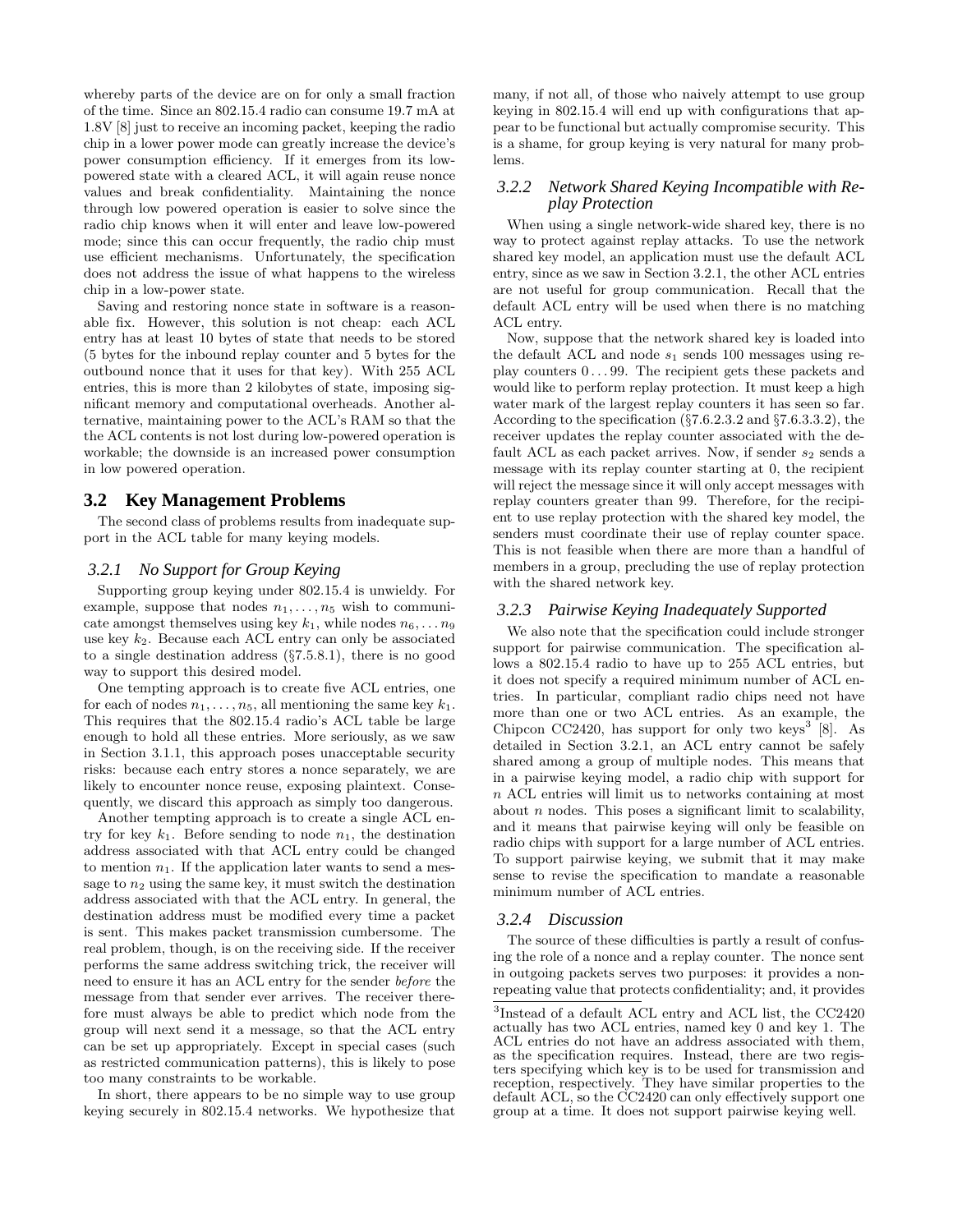a monotonically increasing counter that prevents replay attacks. To protect confidentiality, the sender must ensure that it never uses the same nonce twice for the same key. To protect against replay attacks, the recipient needs to ensure that every sender uses a larger nonce value than found in previous messages sharing the same key. The first requirement suggests that the nonce should be strongly bound to the key: anytime the key is used for encryption, it must use a different nonce value. Therefore, any uses of the key, even in different ACL entries, should share a single nonce register. Conversely, the second requirement suggests that the replay counter should be strongly bound to the sender's address. If the same key appears in multiple ACL entries, we should maintain a separate high-water mark for each sender.

The current ACL structure does not support these two requirements, leading to the problems in properly supporting replay when used with a group keying model. The problem stems from overloading the nonce to serve both as an IV and as a replay counter with the ACL structure they mandate. The opposing requirements for sending to ensure confidentiality and receiving to guarantee replay protection place different demands on the ACL structure. The specification implicitly assumes that a key does not appear in more than one ACL entry at a time, otherwise it will encounter problems sending as described in Section 3.1.1. Furthermore, the specification indicates that the recipient maintains a single nonce for each key value used for outbound communication. It also only has a single inbound slot to store the replay counter, shared among all senders using that key. Hence, when the recipient receives packets from different senders, as occurs with group keying or a network keying, the recipient cannot update the replay counter properly, making replay protection incompatible with network shared and group keying.

We conclude that none of the three most important keying models are well supported by 802.15.4. Each has some shortcoming:

- Network shared keying is incompatible with replay protection.
- Pairwise keying is only useful if the radio chip designer includes a sufficient number of ACL entries. This is not required by the specification, and one existing 802.15.4 radio is poorly suited for pairwise keying.
- Group keying is not workable, as described in Section 3.2.1.

These problems will not affect every application, but they do restrict an application's choice of keying models and may force undesirable compromises. Pairwise keying may be workable if the radio provides enough ACL entries, but otherwise it cannot be used. Network shared keying can only be used if the application does not require replay protection.

## **3.3 Insufficient Integrity Protection**

#### *3.3.1 Unauthenticated Encryption Modes*

As detailed in Table 1, the AES-CTR suite uses counter mode without a MAC (see §7.6.2). The standard does not mandate that radio designers support the CTR mode suite; only AES-CCM-64 is mandatory. However, we believe that AES-CTR is so dangerous that it should never be enabled or implemented. Unauthenticated encryption introduces a significant risk of protocol level vulnerabilities.

Researchers have found a number of vulnerabilities in protocols that use encryption protected only by a CRC and not a cryptographically strong message authentication code. All of the attacks center on the fact that in the course of modifying the ciphertext, the adversary can construct appropriate modifications to the CRC so that the receiver accepts the packet. Researchers have discovered unauthenticated encryption vulnerabilities in IPSec [12], 802.11 [13],and SSH version 1 [2, 4, 5] that compromise not only integrity but also confidentiality. Any application that uses AES-CTR security suite becomes vulnerable to similar attacks. As Bellovin noted, developers have a tendency to assume that "since decrypting with the wrong key will yield garbage, additional integrity checking is not needed" [12], but this assumption is simply inaccurate.

What is perhaps surprising to those not trained in cryptography is that failures of integrity can affect confidentiality as well. The root of the problem is that, in many systems, the ability to forge unauthentic messages often allows an attacker to trick an endpoint into disclosing secrets. The severity of this problem depends on the details of the specific application protocol, so it is impossible to make any definitive statements that will apply to all deployments. Nonetheless, time has proven again and again that use of encryption without a MAC poses a significant risk of security breaches. Therefore, we recommend that AES-CTR should never be used by application designers, should not be supported by 802.15.4 devices, and should be stricken from the standard.

#### *3.3.2 Denial-of-service Attacks on AES-CTR*

Next, we show a simple, single-packet denial-of-service attack that is applicable when a 802.15.4 network uses the AES-CTR suite with replay protection enabled. Suppose a sender s and recipient communicate with the AES-CTR suite using key  $k$ , and the recipient has enabled replay protection. Recall that the recipient maintains a high water mark composed of the key and frame counter, rejecting packets whose counter is smaller than the high water mark. Consider what happens when an adversary sends a forged packet with source address s, key counter 0xFF, frame counter 0xFFFFFFFF, and any payload whatsoever (not necessarily a valid ciphertext under key  $k$ ). The recipient will decrypt the packet under key  $k$ , resulting in random garbage. Since there is no access control or message authentication, the recipient will accept the packet even though it contains garbage. However, before passing the garbled payload to the application, the media access control layer will update the high water mark to 0xFFFFFFFFFF. The next time the real sender s tries to send a legitimate packet, the recipient will reject it no matter what s does, because the high water mark has reached its maximum value and any subsequent packet will appear to be replayed. Similar attacks can also be used to prevent delivery of the next  $n$  packets to be sent on some link, where the number  $n$  can be selected by the attacker.

This shows that an attacker can permanently disrupt a 802.15.4 link, if that link uses AES-CTR with replay protection enabled. The attack is easy to mount, because it only requires sending a single forged packet; the attacker needs no special access or equipment.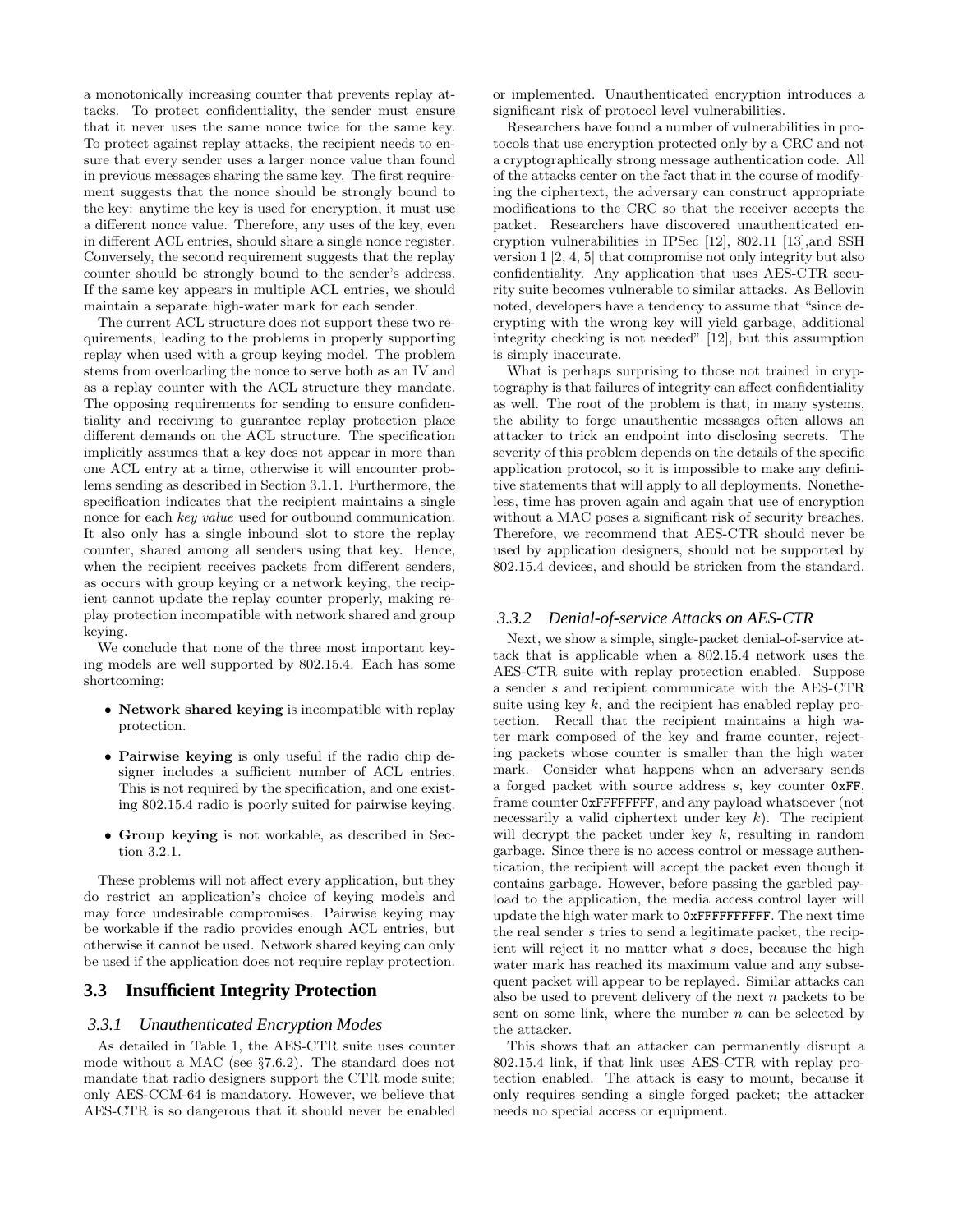#### *3.3.3 No Integrity on Acknowledgment Packets*

The 802.15.4 specification does not include any integrity or confidentiality protection for acknowledgment packets. When sending a packet, the sender has the option of requesting an acknowledgment from the recipient by setting a bit in the flags field. If the acknowledgment request flag is set, the recipient returns an acknowledgment packet that contains the packet's sequence number. The sender's media access control layer resends the packet a finite number of times if it doesn't receive the acknowledgment in time. The sending application is notified when the acknowledgment arrives.

However, the lack of a MAC covering acknowledgments allows an adversary to forge an acknowledgment for any packet. An adversary need only create the forged acknowledgment with the appropriate sequence number from the original packet; this is not hard, since this sequence number is sent in the clear.

This weakness can be combined with targeted jamming to prevent delivery of selected packets. Suppose an attacker identifies a packet that he wishes to ensure is not received by the intended recipient. The attacker can transmit a short burst of interference while the packet is being sent, causing the CRC to be invalid at the recipient and the packet to be dropped by the recipient. Then, the attacker can forge a valid-looking acknowledgment, fooling the sender into thinking that the packet has been received.

This vulnerability renders acknowledgments untrustworthy when adversaries are present. For example, suppose that an application uses the acknowledgment as a part of a reliable send interface. The application keeps trying to send the packet as long as it remains unacknowledged. If the sending application receives an acknowledgment, it can never be sure whether the data *actually* arrived at the destination. The acknowledgment might be legitimate, or it might be forged. Consequently, acknowledgments can be used as a hint for performance improvement, but they should not be relied upon.

# **4. RECOMMENDATIONS**

In Section 3, we outlined a number of deficiencies in the 802.15.4 specification. These problems have a number of solutions. Some can easily be avoided by an application programmer if they are aware of the problem. Others may require the radio designer to adjust their designs. Alternatively, the 802.15.4 standards committee could solve these problems in the next revision of the 802.15.4 specification. In fact, fixing some of the problems may require cooperation from more than one party. In this section, we suggest workarounds that can be used to defend against the weaknesses described earlier.

# **4.1 Application Designers**

*Don't Use AES-CTR Security Suite.* As we noted, the AES-CTR can lead to problems in protocols. The inability to properly support replay detection (despite the specification's claims to the contrary) is just one example. We do not recommend that any application use the AES-CTR security suite.

*Don't Rely on Acknowledgments.* Application designers should not rely on the acknowledgments as they stand since they don't provide any guarantees. Receiving an acknowledgment doesn't mean the recipient actually received the packet.

If an application needs the functionality of acknowledgments, they should use application level acknowledgments by sending data packets with integrity control and not use the acknowledgments that 802.15.4 provides. Application level acknowledgments duplicate much functionality that the media access control layer provides. For example, an application would need to use its own mechanism to retry a send until an application level acknowledgment arrives. There is certainly added complexity in this workaround, but barring integrity protection for acknowledgments we believe it is the only safe alternative.

#### **4.2 Hardware Designers**

*Include Support for 255 ACL Entries.* To properly support pairwise keying, hardware designers should include support for many ACL entries. Proper support for individual keying in large networks demands many ACL entries.

*Retain ACL List in Low Power Mode.* As noted in Section 3.1.2, some hardware implementations may reset the contents of the ACL list when entering low power mode. We advocate that the radio should retain the contents of the ACL and its associated security material even when in low power mode.

Reserving a block of nonce values can help when power is removed completely. The radio chip can reserve, for example, 256 nonce values at a time by writing the largest value to the flash. After recovering from power loss, the radio chip uses the next larger block of nonce values than what is stored in the flash.

*Expose Nonce for each Received Packet.* The replay detection mechanism is not workable when a cryptographic key is between more than two nodes. The default ACL entry poses problems for replay detection, because it is used for incoming packets from many sources but only has state for a single counter in the ACL entry. This means that hardware replay detection, as specified, cannot be meaningfully be applied to the default ACL entry. The radio chip should offer support for applications to implement their own replay detection when they need the functionality of the default ACL entry with replay detection.

To support application level replay detection when using group keys, the radio should expose the replay counter value when signaling a packet's arrival to higher layers. Currently, the incoming frame and key counter (recall their concatenation is the replay counter) are stripped from incoming messages so that higher layer applications are not aware of them. By exposing the replay counter value, applications could manage their own counter high water marks per each sender. This allows the recipient to implement replay protection when a key is shared among a group of nodes.

*Eliminate Support for the AES-CTR Security Suite.* Since AES-CTR is an unauthenticated suite, and since unauthenticated suites have major weaknesses, we urge radio designers to leave this suite unimplemented. Fortunately the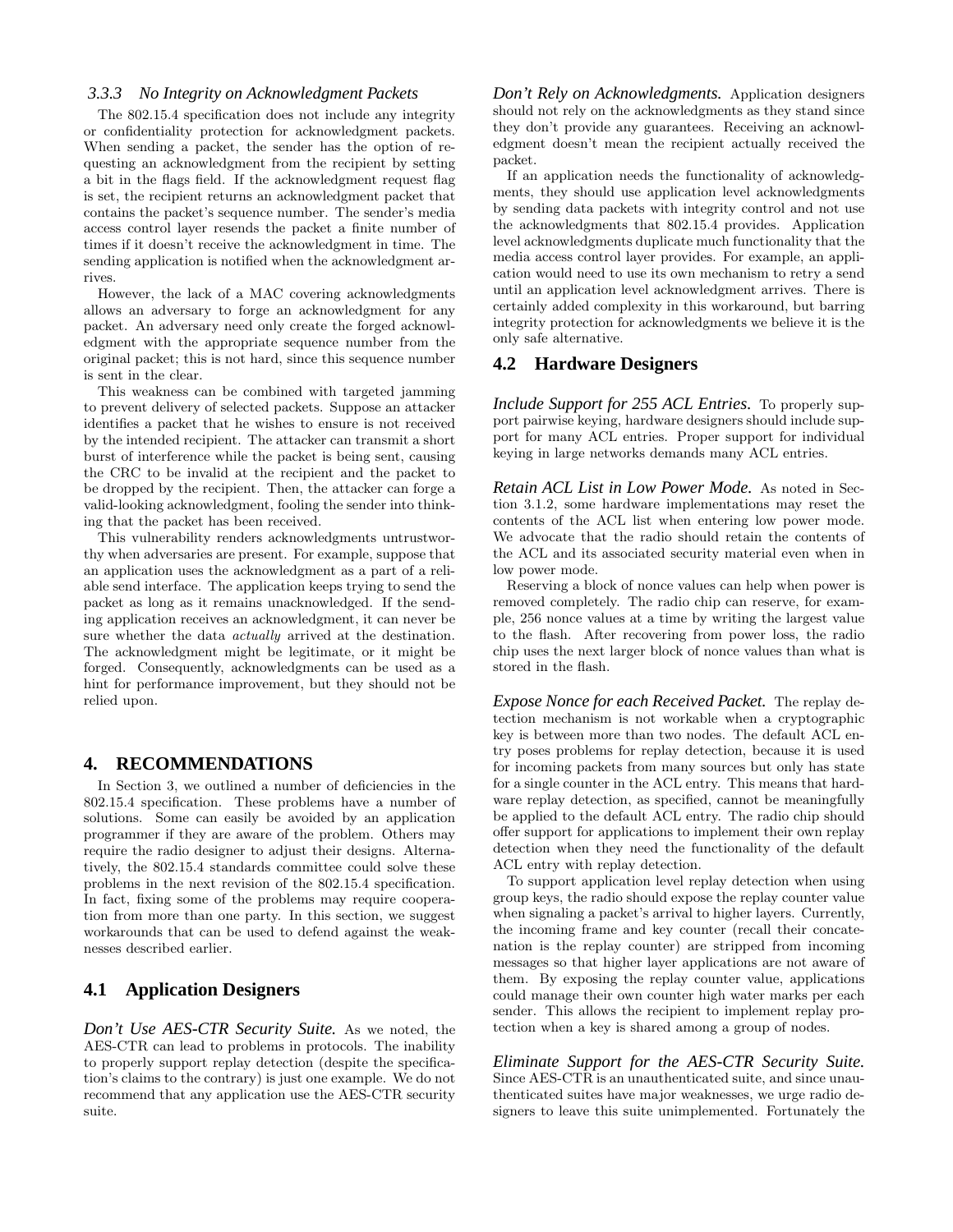802.15.4 standard specifies that AES-CTR support is optional, so leaving it unimplemented will not endanger standards compliance. Additionally, AES-CTR does not provide sequential freshness, as the specification claims.

Removing support for the AES-CTR will prevent receiving any messages sent with the AES-CTR security suite, which is perhaps undesirable when different vendors' radios need to communicate. As a compromise, we suggest that radio designers remove the capability for sending in the AES-CTR suite and advise users not to use the suite.

Leaving this unimplemented will help prevent misuse and attacks in the future.

# **4.3 Specification Writers**

*Warn against DangerousACLConfigurations.* The specification should require radios to warn applications when they attempt to set up a dangerous ACL configuration. This includes using two ACL entries with the same address, or more worryingly two different addresses with the same key. It is a policy decision whether to even allow the latter case since it leads to confidentiality violations so easily.

*Better Support for Keying Models.* As noted in Sections 3.1.1 and 3.2.1, 802.15.4 is most suited to the pairwise key model. We advocate changes in the specification to more easily support different keying models. For example, decoupling nonce storage (used for sending packets) from replay counters (used to receive packets) can better support the other keying models we mentioned.

*Remove support for the AES-CTR Suite.* We recommend that the specification writers eliminate the possibility of using the AES-CTR security suite. It is the only unauthenticated mode of operation, leading to application protocol level vulnerabilities. Additionally, replay protection is not secure with this suite. We do not think that it should be a part of the specification.

*SupportAuthenticatedAcknowledgments.* We recommend that specification writers add the option of authenticated acknowledgments. These acknowledgments would only be possible to generate by a node that shares a cryptographic key with the sender.

For example, instead of including the 1 byte sequence number from the original packet, the recipient can use a 4 or 8 byte MAC over a buffer comprised of the received packet and its own address. The sender computes this MAC value before sending the packet and saves it. The sender then compares the stored value with the value in the acknowledgment packet. It only accepts the acknowledgment as valid if it receives the expected MAC value; an adversary cannot compute the MAC value since it does not have access to the data packet and the private cryptographic key that the sender shared with the recipient.

*Eliminate difference between Key and Frame Counter.* Finally, as a nomenclature suggestion, we would advocate removing the distinction between the key and frame counter and let the hardware manage the entire counter. If the user wants to continue using the key after losing the nonce state, they will need to store at least the key counter. However, to effectively use the nonce space, the application should also store the frame counter as well. Not saving the nonce state, then, only permits 255 losses of power.

By eliminating the distinction between the key and frame counter, no functionality is lost, while simplifying the specification and use of the security package: the application does not need to include special logic to periodically increment the key counter.

# **5. CONCLUSION**

We have outlined a number of problems and pitfalls when using the 802.15.4 specification. These problems can lead to undetected security vulnerabilities in deployed applications.

Despite the presence of these defects, the 802.15.4 security architecture is sound. It includes many well designed security features and presents a step forward for embedded device wireless security. Proper use of the security API, with an awareness of its subtleties, can lead to secure applications. We have suggested ways that application developers, radio designers, and specification writers can work around or remedy the problems we have described.

# **6. ACKNOWLEDGMENTS**

Rob Johnson, Chris Karlof, and Joe Polastre provided invaluable feedback on earlier drafts of this work.

# **7. REFERENCES**

- [1] Zigbee alliance. http://www.zigbee.org.
- [2] Weak crc allows packet injection into ssh sessions encrypted with block ciphers. Computer Emergency Response Team (CERT), June 1998. VU 13877.
- [3] Smart buildings admit their faults. Lab Notes: Research from the College of Engineering, UC Berkeley, http://www.coe.berkeley.edu/labnotes/ 1101smartbuildings.html, November 2001.
- [4] Weak crc allows last block of idea-encrypted ssh packet to be changed without notice. Computer Emergency Response Team (CERT), January 2001. VU 315308.
- [5] Weak crc allows rc4 encrypted ssh1 packets to be modified without notice. Computer Emergency Response Team (CERT), January 2001. VU 25309.
- [6] Wireless medium access control and physical layer specifications for low-rate wireless personal area networks. IEEE Standard, 802.15.4-2003, May 2003. ISBN 0-7381-3677-5.
- [7] Atmel at86rf210 z-link transceiver data sheet. http://www.atmel.com/dyn/resources/prod\_ documents/doc5033.pdf, 2004.
- [8] Chipcon cc2420 data sheet. http://www.chipcon. com/files/CC2420\_Data\_Sheet\_1\_1.pdf, 2004.
- [9] Motorola mc13192 datasheet. http://e-www.motorola.com/files/rf\_if/doc/ data\_sheet/MC13192DS.pdf, 2004.
- [10] M. Bellare, A. Desai, E. Jokipii, and P. Rogaway. A concrete security treatment of symmetric encryption: Analysis of the DES modes of operation. In Proceedings of 38th Annual Symposium on Foundations of Computer Science (FOCS 97), 1997.
- [11] Mihir Bellare, Joe Kilian, and Phillip Rogaway. The Security of the Cipher Block Chaining Message